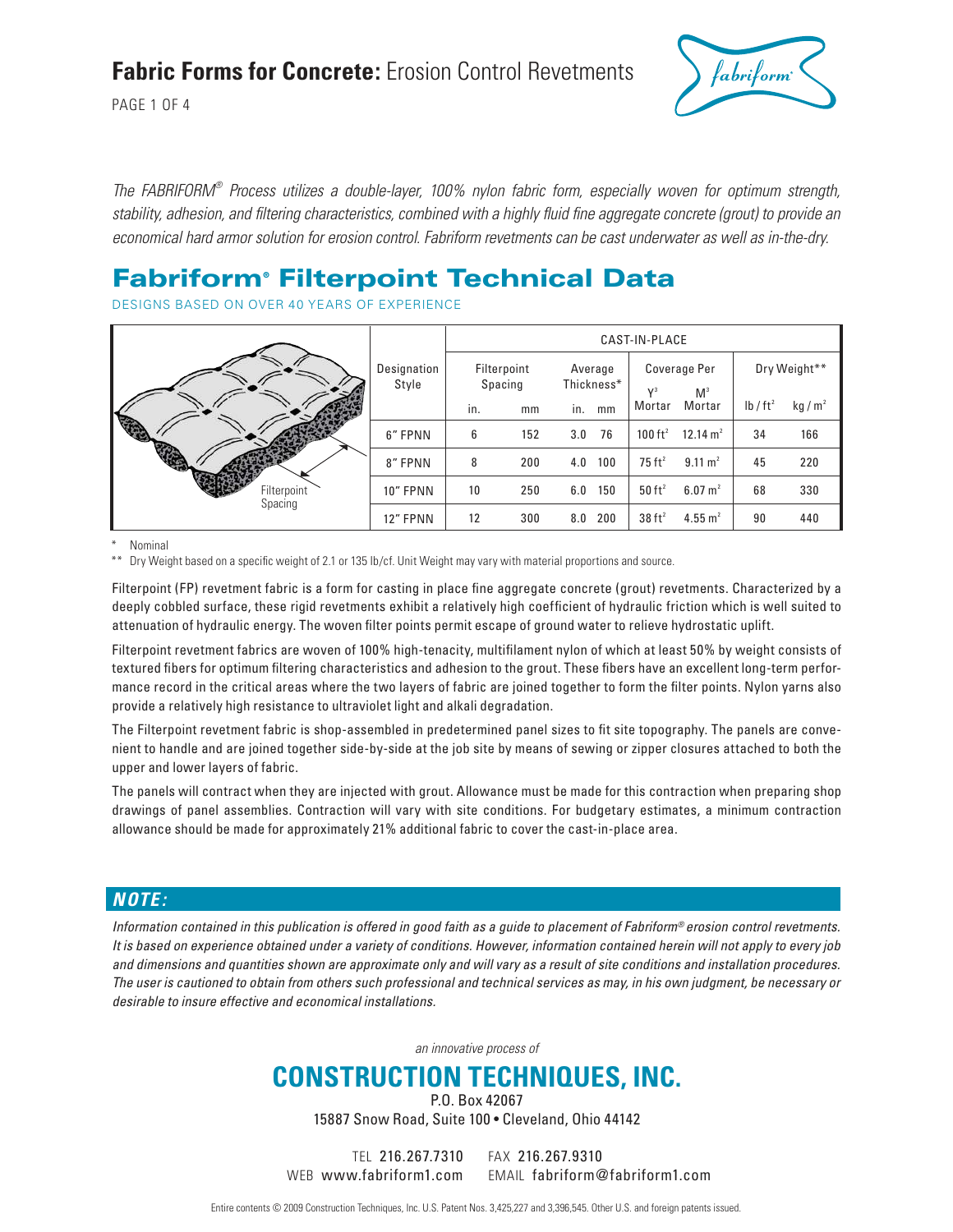### **Guide Specifications:** Fabriform® Filterpoint Fabric and Revetment Installation

PAGE 2 OF 4

#### **I. GENERAL**

#### A. Scope of Work

The work shall consist of furnishing all labor, materials, and equipment for installing fabric-formed concrete revetment as indicated in the contract drawings and specified herein.

#### B. Description

The work shall consist of installing an unreinforced concrete revetment, as indicated in the contract drawings, by positioning a specially woven, dual wall, 100% nylon fabric form on the slope or surface to be protected and injecting it with fine aggregate concrete (grout). The surfaces to be protected shall be prepared and graded to such an extent that they are normally stable in the absence of erosive forces.

#### C. Qualification of Contractor

The Contractor shall furnish records of past successful experience in performing this type of work. The Contractor shall save the Owner harmless from liability of any kind arising from the use of any patented or unpatented invention in the performance of this work.

#### **II. MATERIALS**

#### A. Fiber and Fabric Specifications

Fiber and fabric materials shall meet the minimum requirements, as listed and reported by an independent testing agency, shown below:

| PROPERTY                                                                  | <b>TEST METHOD</b> | UNIT                  | VALUE                                  |                          |  |
|---------------------------------------------------------------------------|--------------------|-----------------------|----------------------------------------|--------------------------|--|
| <b>PHYSICAL</b><br>Composition                                            |                    |                       | <b>NYLON</b>                           |                          |  |
| Weight (both layers)                                                      | <b>ASTM D-5261</b> | oz/yd (g/m)           | 13 (440)                               |                          |  |
| <b>Thickness</b>                                                          | <b>ASTM D-5199</b> | mils (mm)             | 30(0.76)                               |                          |  |
| <b>MECHANICAL</b><br><b>Grab Tensile</b><br>Strength                      | <b>ASTM D-4632</b> | Ibf(N)                | WARP<br><b>FILL</b>                    | 400 (1780)<br>400 (1780) |  |
| Grab Tensile<br>Elongation                                                | <b>ASTM D-4632</b> | $\%$                  | <b>WARP</b><br>30<br><b>FILL</b><br>30 |                          |  |
| Wide Width Strip<br>Tensile Strength                                      | <b>ASTM D-4595</b> | lbf/in (kN/m)         | <b>WARP</b><br><b>FILL</b>             | 300 (52.5)<br>300(52.5)  |  |
| <b>Elongation At</b><br><b>Break</b>                                      | <b>ASTM D-4595</b> | $\%$                  | <b>WARP</b><br>15<br><b>FILL</b><br>15 |                          |  |
| <b>CBR Puncture Strenth</b>                                               | <b>ASTM D-6241</b> | Ibs                   | 1600                                   |                          |  |
| Trapezoidal Tear<br>Strength                                              | <b>ASTM D-4533</b> | Ibf(N)                | WARP<br><b>FILL</b>                    | 175 (775)<br>175 (775)   |  |
| <b>HYDRAULIC</b><br>SINGLE LAYER FABRIC<br>Apparent Opening<br>Size (AOS) | <b>ASTM D 4751</b> | U.S. Standard<br>(mm) | 30 (0.587)                             |                          |  |
| <b>Flow Rate</b>                                                          | <b>ASTM D-4491</b> | gal/min/sf (l/min/m)  | 100 (4072) Max                         |                          |  |
| <b>FILTERPOINT</b><br>Apparent Opening<br>Size (AOS)                      | <b>ASTM D 4751</b> | U.S. Standard<br>(mm) | 170 (0.075)                            |                          |  |
| Flow Rate                                                                 | <b>ASTM D-4491</b> | gal/min/sf (l/min/m)  | 13.5(550)                              |                          |  |

an innovative process of

## **CONSTRUCTION TECHNIQUES, INC.**

P.O. Box 42067 • 15887 Snow Road, Suite 100 • Cleveland, Ohio 44142 TEL 216.267.7310 FAX 216.267.9310 WEB www.fabriform1.com EMAIL fabriform@fabriform1.com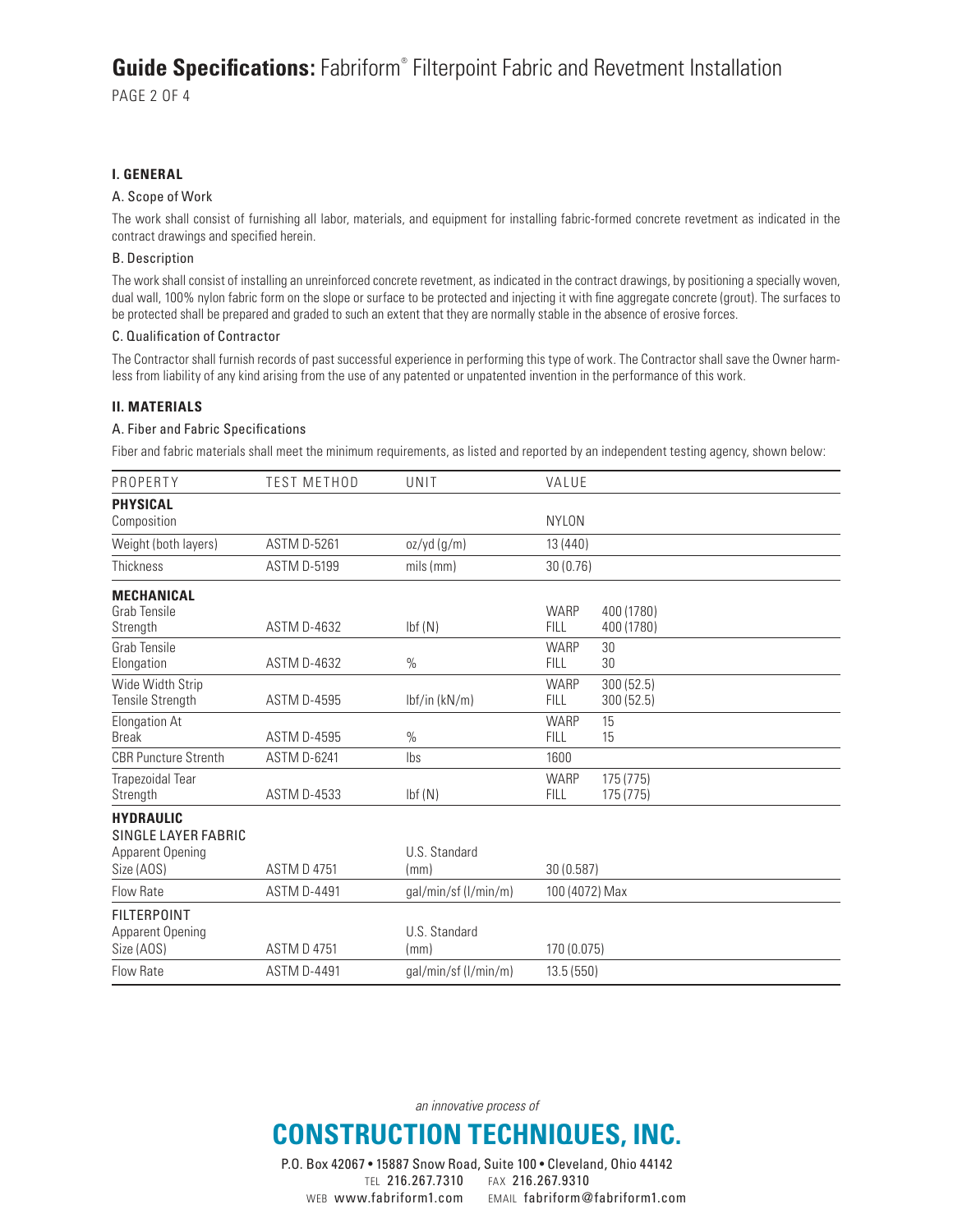### **Guide Specifications:** Fabriform® Filterpoint Fabric and Revetment Installation

PAGE 3 OF 4

#### B. Fabric Design

Fabric-forming material shall consist of double-layer, open-selvage fabric joined in a mat configuration. Fabric shall be woven of 100% hightenacity, continuous multifilament nylon of which at least 50% by weight shall be textured fiber. Polyester, staple, and partially orientated yarn shall not be allowed.

Filterpoint Fabric, designated as FPNN on the drawings, shall be woven in such a manner as to provide interwoven points of attachment on spaced centers. (See Note 1 below) These points of attachment shall serve to control the thickness of the revetment and also act as "Filter Points" to provide relief of hydrostatic uplift pressure beneath the revetment. The filter points shall be woven in a basket or other open weave to allow improved permittivity.

Thickness of the finished revetment shall be measured as described in Section III.D of these specifications.

Note 1: Designer will indicate here the fabric designation required from choice of fabric styles below. Fabric style designates approximate spacing of filter points cast in place in the completed revetment:

6" FPNN, 8" FPNN, 10" FPNN, 12" FPNN

#### C. Fabric Porosity

Fabric porosity is essential for the successful execution of this work. At the direction of the Engineer, the Contractor shall demonstrate the suitability of fabric design by injecting the proposed grout into 5½" (140 mm) diameter sleeves. The sleeves shall be constructed of a single layer of the same basic fabric material. Test cylinders, 12"(300 mm) long, shall be cut from each specimen and tested in accordance with ASTM C-39. This test will be run once at the start of the project unless otherwise directed by the engineer. (See Item E below)

#### D. Fabric Assembly

The FP fabric can be factory sewn into predetermined custom sized panels. The FP fabric rolls are first cut into the lengths specified on the shop drawings. These fabric pieces are then joined together, top layer to top layer and bottom layer to bottom layer. This will allow for the finished revetment to have the full mat thickness between the top and bottom seam. A single seam in which all four layers of fabric are joined at one point will not be permitted. All factory seams shall face downwards and shall be made using a double-needled machine utilizing the Standard Type 401 stitch. If required, bulkheads (grout stops) may be installed parallel to and in between individual mill widths at predetermined intervals to regulate the flow of fine aggregate concrete. Grout stops shall be designed as to produce full mat thickness along the full length of the grout stop. Completed FP panels shall be inspected to verify that the proper filter point spacing is maintained throughout the panel.

#### E. Fine Aggregate Concrete (Grout)

Fine aggregate concrete (grout) shall consist of a mixture of portland cement, fine aggregate, and water so proportioned and mixed as to provide a readily flowable grout. Admixtures and/or a pozzolan may be used with the approval of the Engineer. Use of super plasticizers requires special precautions; silica fume is not recommended. The hardened fine aggregate concrete shall exhibit a compressive strength of 2,500 psi (17 MPa) at 28 days when specimens are made and tested according to the provisions of ASTM C-31 and C-39. The average compressive strength of fabric cast test cylinders, as described in Paragraph C above, shall be at least 20% higher at 7 days than that of companion test cylinders made in accordance with ASTM C-31, and not less than 3,000 psi (21 MPa) at 28 days.

#### **III. INSTALLATION**

#### A. Fabric Storage

Immediately following receipt of fabric on the job site, fabric shall be inspected and stored in a clean, dry area where it will not be subject to mechanical damage or exposure to moisture or direct sunlight. Fabric allowed to become wet and then dried before installation will be subject to shrinkage.

#### B. Site Preparation

The surface to be protected shall be constructed to the line and dimensions as shown on the contract drawings. The area shall be free of all obstruction and organic material, such as rocks and roots. Areas below grade shall be brought to grade using engineered fill or a drainage stone as specified by the Engineer. Anchor and flank trench installation will be in accordance with project plans and specifications.

an innovative process of

# **CONSTRUCTION TECHNIQUES, INC.**

P.O. Box 42067 • 15887 Snow Road, Suite 100 • Cleveland, Ohio 44142 TEL 216.267.7310 FAX 216.267.9310 WEB www.fabriform1.com EMAIL fabriform@fabriform1.com